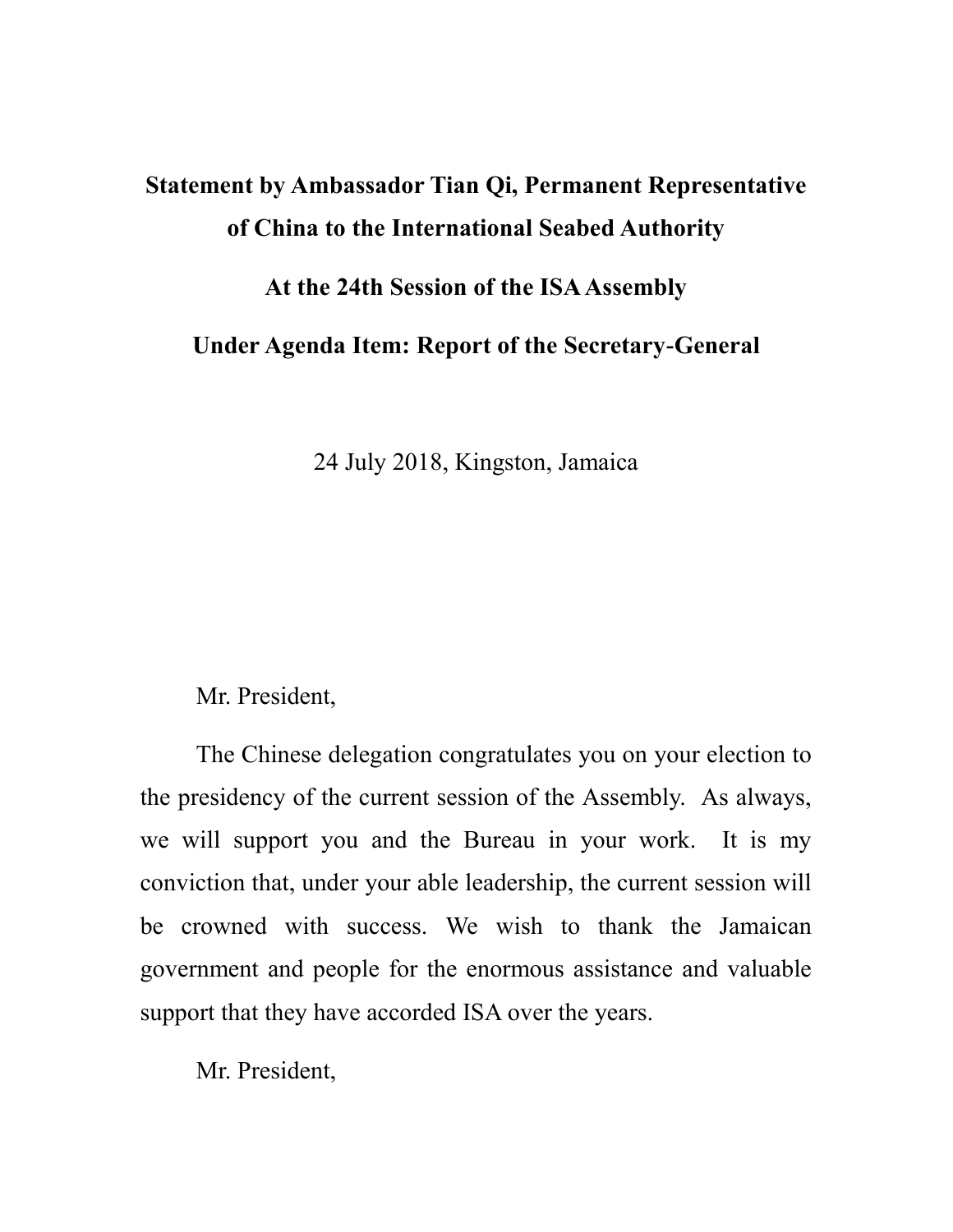The Chinese delegation wishes to thank the Secretary-General for the annual report which covers the full spectrum of work of the International Seabed Authority over the past year. Notable results have been achieved, ranging from the internal work of the Secretariat to the exchange and cooperation with other international organizations, and from the management of exploration contracts to the development of regulations governing the exploitation of deep-sea mineral resources. The Chinese government registers its appreciations and expects ISA to achieve greater progress in future.

As we speak, international seabed affairs are still at a crucial juncture of transitioning from exploration to exploitation. In 2017, ISA completed its first periodic review of the international seabed regime and adopted the report of the review committee. To date, part of the requirements contained in the report has been met effectively, ranging from changing the format of meetings as a result of which two sessions of the Council have been held this year, a first in history, to establishing a new voluntary trust fund to finance the attendance of Council members from developing countries, and to boosting the understanding of and study on related current domestic laws of Member States.

Developing a strategic plan is an important area related to the implementation of the report on the periodic review. One of the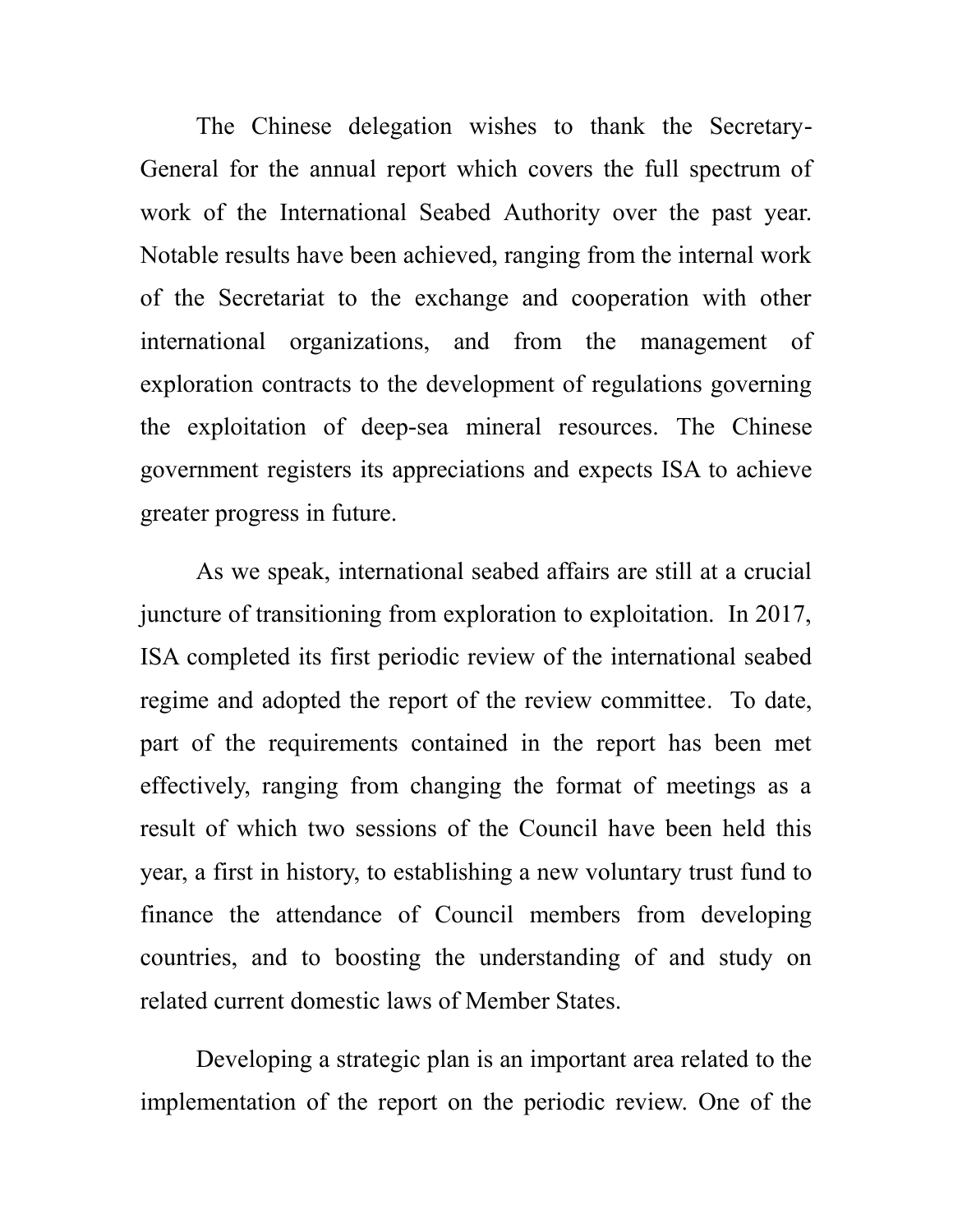most important tasks facing the current session is to consider and adopt the strategic plan of the Authority. In China's view, the strategic plan represents top-level design of the work of the Authority for the years to come, with an important bearing on advancing the international seabed undertaking. As is stated in the Secretary-General's report, according to the 1994 Implementing Agreement, prior to the approval of a plan of work for exploitation, ISA shoulders such mandated responsibilities as "monitoring and review of trends and developments relating to deep seabed mining activities, including regular analysis of world metal market conditions and metal prices, trends and prospects" as well as "study of the potential impact of mineral production from the Area on the economies of developing land-based producers of those minerals which are likely to be most seriously affected". All these statutory responsibilities should be fully reflected in the Strategic Plan.

At the Council session last week, the parties held in-depth and animated discussions on the Regulations on exploitation of deepsea mineral resources, with consensus reached on many issues while many others still warrant further studies and exploration. It has always been China's view that as the Exploitation Regulations concern many a field, from mining to law, technology and environment, the development of the Regulations simply cannot be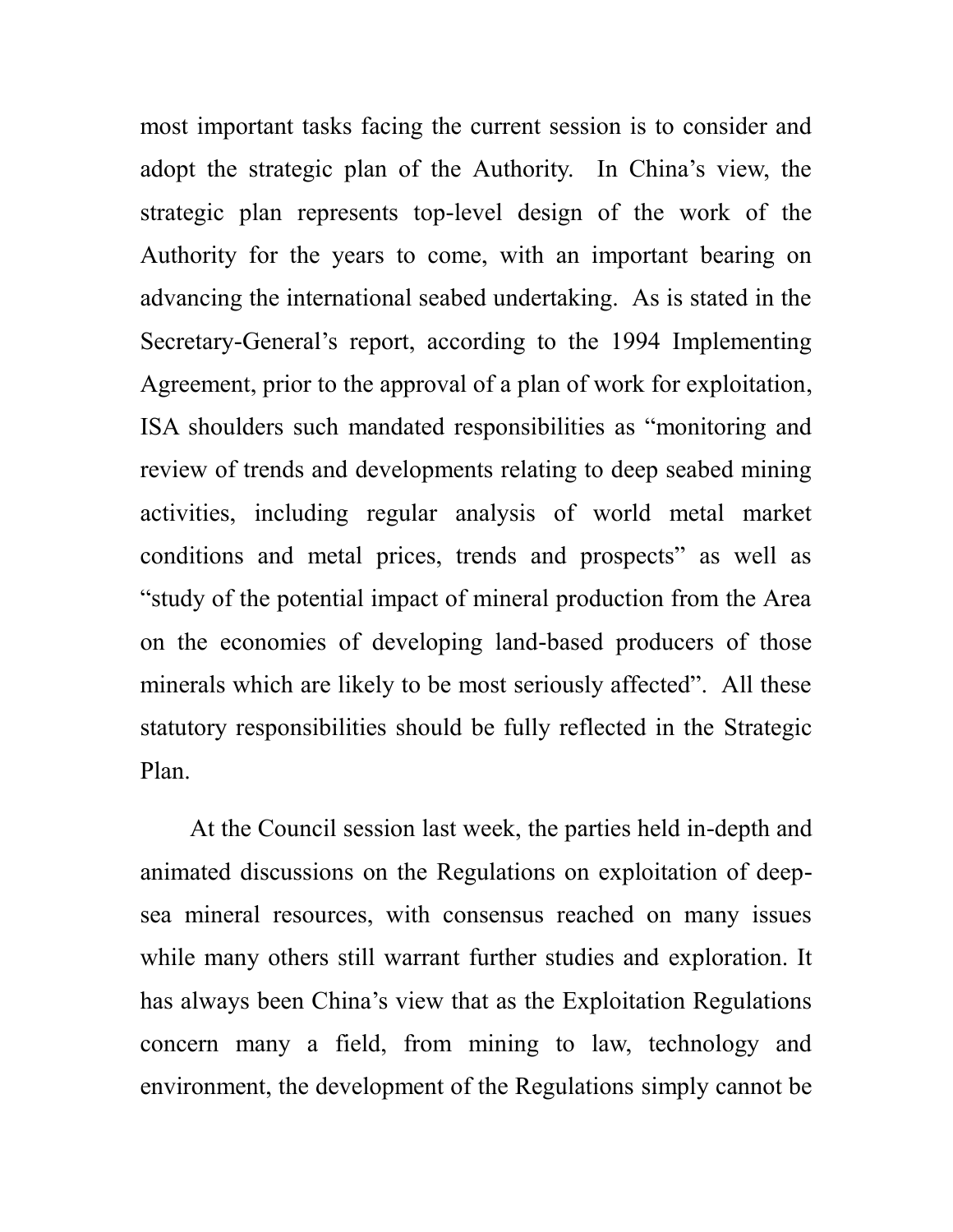accomplished overnight, and can only progress in a sequential manner on the solid basis of facts and scientific evidence and in accordance with the principle of "extensive discussion and consensus through consultations". The Exploitation Regulations should be comprehensive and complete, based on scrupulous compliance with UNCLOS and the 1994 Implementing Agreement while reflecting the reasonable balance between the interests of mankind as a whole and those of the sponsoring States and their contractors as well as the reasonable balance between deep-sea exploitation/use and deep-sea environmental protection. The core objective of the Exploitation Regulations is to apply the "common heritage of mankind" principle while stipulations should be made in the Regulations on benefit-sharing, which is a core element of this principle. In addition, as the independent operation of the Enterprise is of special significance for the participation of developing countries in activities in the Area, specific arrangements should be made thereon in the Regulations.

Under the Convention, the Authority has the obligation to take measures to ensure that the marine environment does not suffer from the harmful effect that may arise from activities in the Area. As a tool for active regional management, regional environmental management plans (REMPs) constitute an important environmental protection measure adopted by the Seabed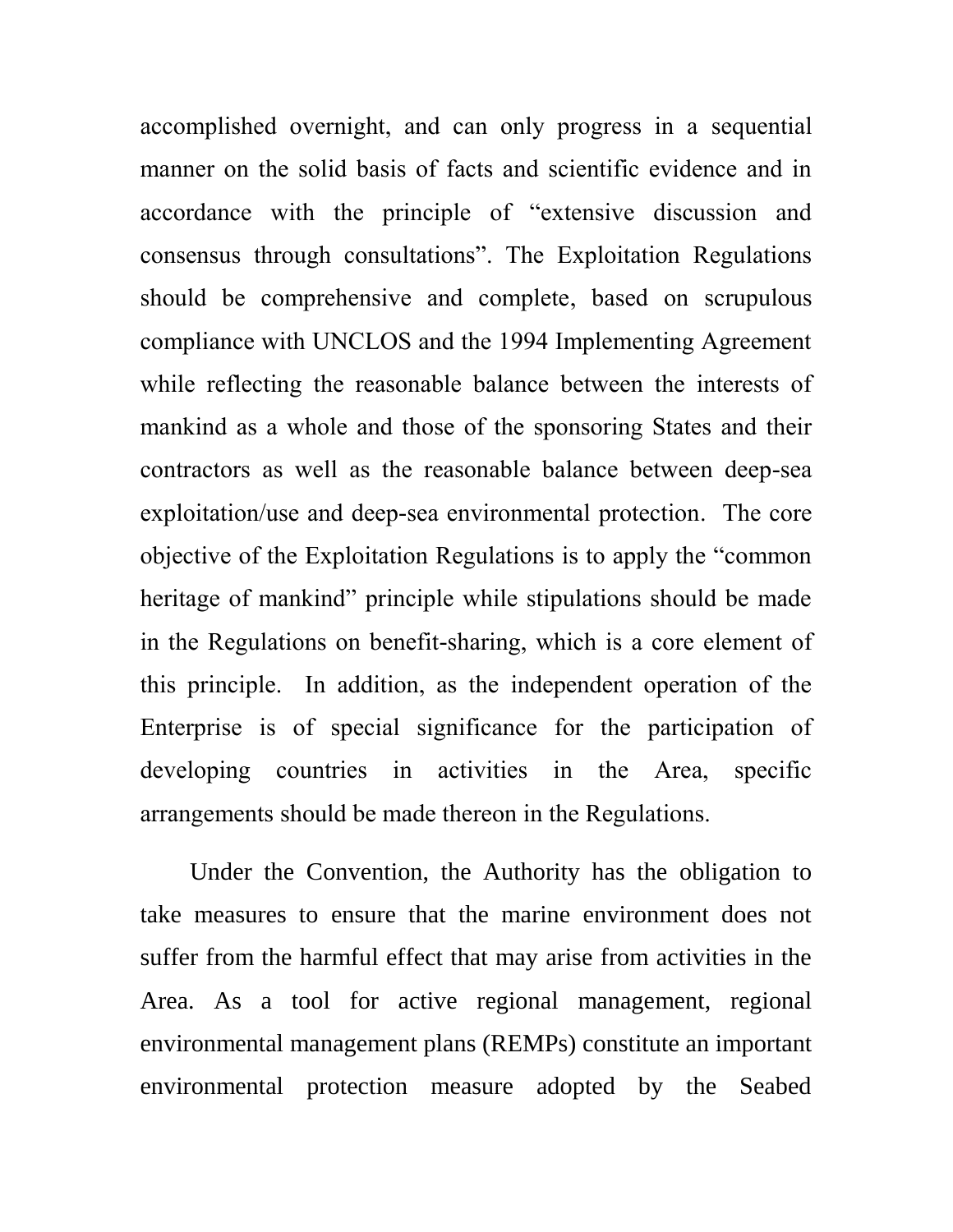Authority at the strategic level. China believes that the Exploitation Regulations should specify as an important priority for environmental protection the REMPs whose development requires ISA's leadership and cooperation among the contractors; the relevant standards should be aligned with the proposed international agreement under the BBNJ negotiations.

#### Mr. President,

As an active participant in international seabed affairs, China has submitted written comments on the draft Exploitation Regulations and the draft Strategic Plan respectively. China attaches great importance to fulfilling its responsibilities and obligations as a sponsoring State. After the promulgation of the Law on the Exploration for and Exploitation of Resources in the Deep Seabed Area in 2016, formulation of supporting legal regulations ensued. In 2017, the State Oceanic Administration of China promulgated three normative documents covering exploration activities in the Area.

As a developing country, China actively supports other fellow developing countries in participating in seabed affairs. For many years, China has continued to contribute to the Voluntary Trust Fund of the Authority to finance the participation of developing country members in meetings of the LTC and the Finance Committee. In future, China will continue to contribute to relevant